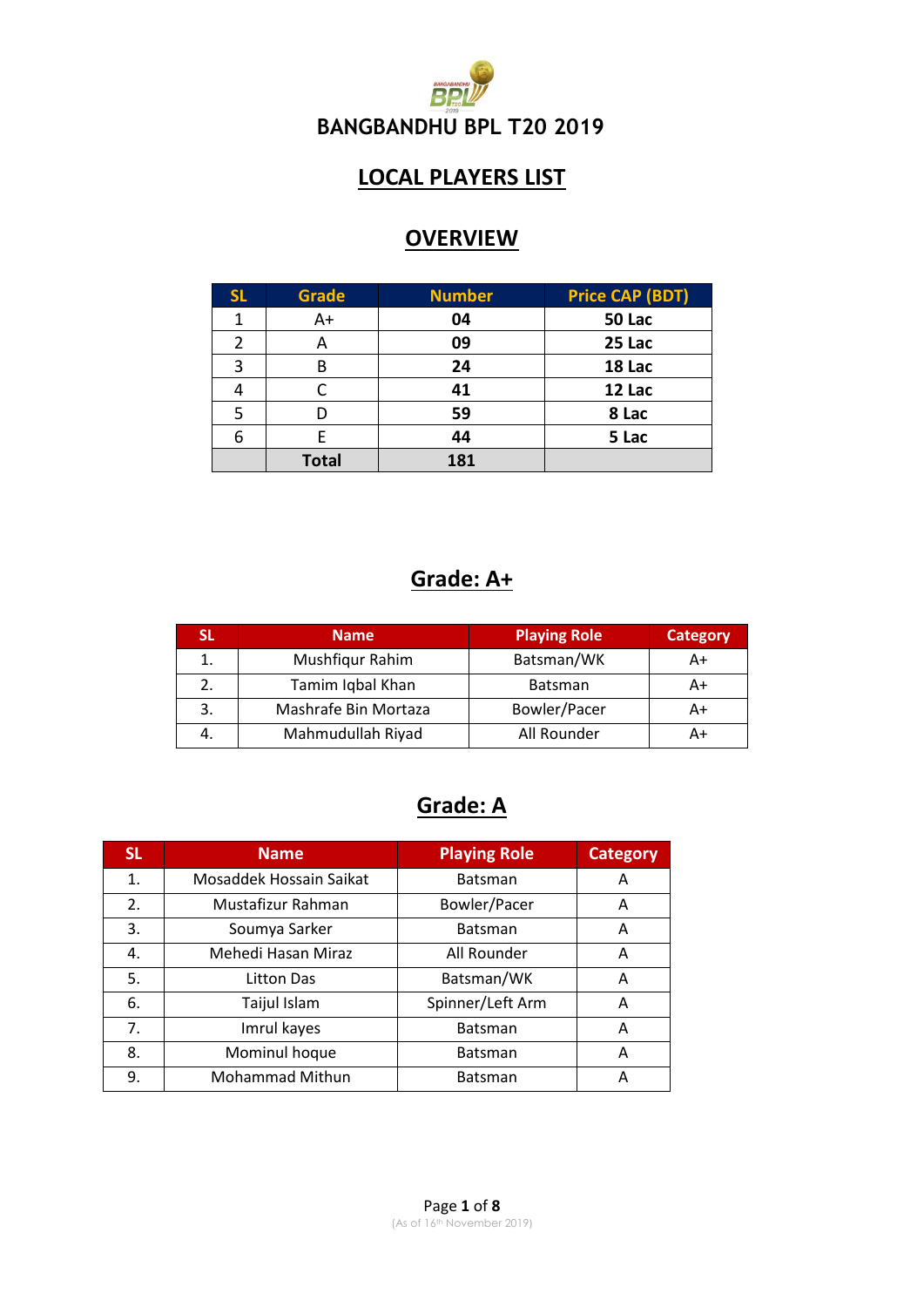

### **Grade: B**

| <b>SL</b> | <b>Name</b>               | <b>Playing Role</b> | <b>Category</b> |
|-----------|---------------------------|---------------------|-----------------|
| 1.        | Abu Haider Rony           | Bowler/Pacer        | B               |
| 2.        | MD. Shafiul Islam         | Bowler/Pacer        | B.              |
| 3.        | Abu Jayed Chowdhury Rahi  | Bowler/Pacer        | B               |
| 4.        | Nazmul Hossain Shanto     | <b>Batsman</b>      | B.              |
| 5.        | Anamul Haque Bijoy        | Batsman/WK          | B               |
| 6.        | <b>Rubel Hossain</b>      | Bowler/Pacer        | B               |
| 7.        | Sabbir Rahman             | Batsman             | B               |
| 8.        | Shuvagata Hom Chowdhury   | <b>Batsman</b>      | B               |
| 9.        | Quazi Nurul Hasan Sohan   | Batsman/WK          | B.              |
| 10.       | Jahurul Islam (WK)        | Batsman             | B               |
| 11.       | <b>Farhad Reza</b>        | All Rounder         | B               |
| 12.       | MD. Al Amin               | All Rounder         | B               |
| 13.       | <b>Taskin Ahmed</b>       | Bowler/Pacer        | B               |
| 14.       | Mehedi Hasan              | All Rounder         | B.              |
| 15.       | Afif Hossain Dhrubo       | All Rounder         | B.              |
| 16.       | <b>Fazle Mahmud Rabbi</b> | Batsman             | B               |
| 17.       | Yasir Ali Chowdhury       | <b>Batsman</b>      | B               |
| 18.       | Rony Talukder             | <b>Batsman</b>      | B               |
| 19.       | Ariful Haque              | Bowler/Pacer        | B               |
| 20.       | Nazmul Islam Apu          | Spinner/Left Arm    | B               |
| 21.       | Sunzamul Islam            | Spinner/Right Arm   | B.              |
| 22.       | Nayeem Hasan              | <b>Off Spinners</b> | B               |
| 23.       | Md Al Amin Hossain (Sr.)  | Bowler/Pacer        | B.              |
| 24.       | Kamrul Islam Rabbi        | Bowler/Pacer        | B               |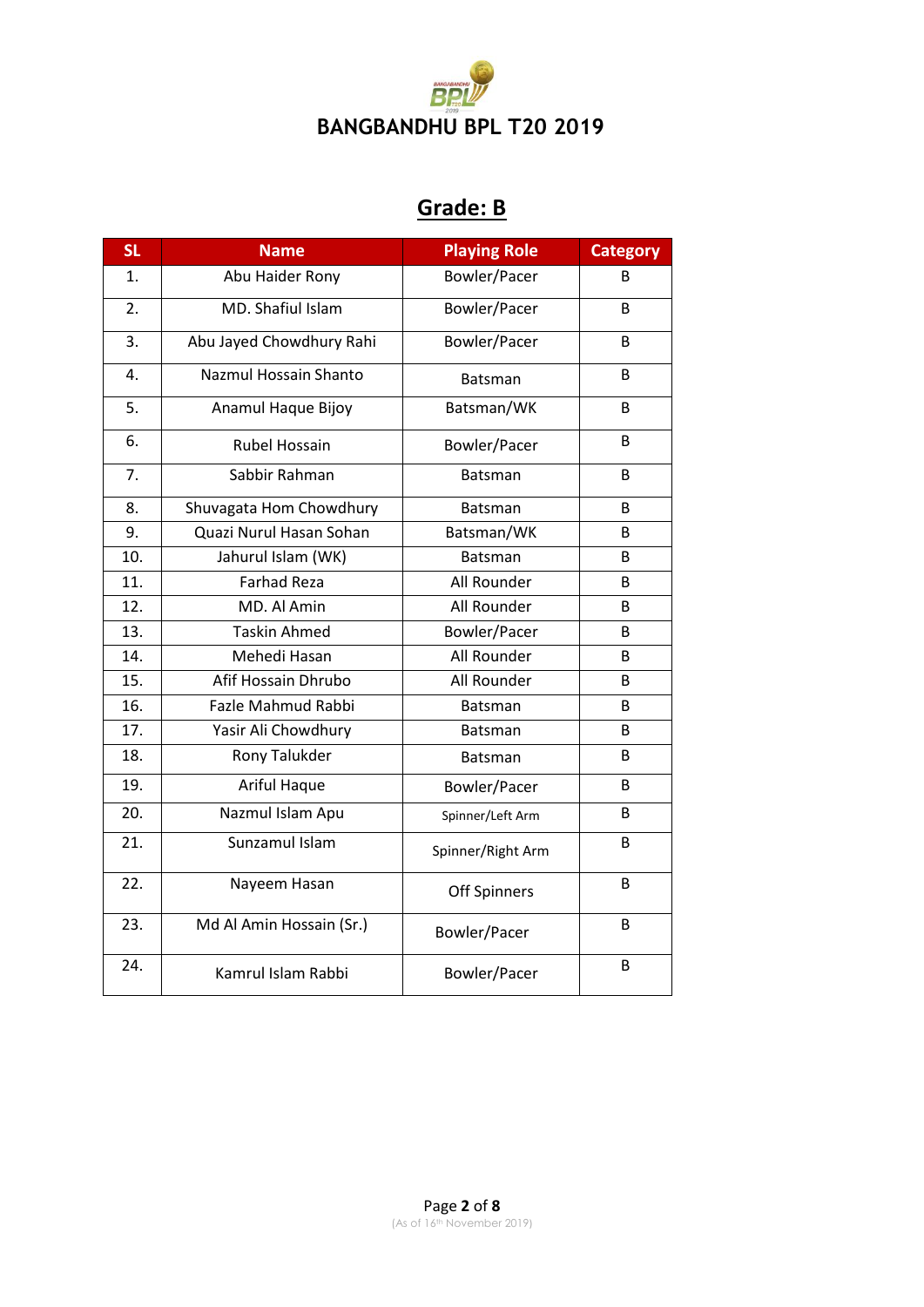

# **Grade: C**

| <b>SL</b> | <b>Name</b>                  | <b>Playing Role</b>  | <b>Category</b> |
|-----------|------------------------------|----------------------|-----------------|
| 1.        | <b>Shahriar Nafees Ahmed</b> | <b>Batsman</b>       | С               |
| 2.        | Shubashish Roy               | Bowler/Pacer         | $\mathsf{C}$    |
| 3.        | Alok Kopali                  | Batsman              | C               |
| 4.        | Shohag Gazi                  | All Rounder          | C               |
| 5.        | Junaid Siddique              | <b>Batsman</b>       | $\mathsf{C}$    |
| 6.        | Shamsur Rahman               | Batsman              | $\mathsf{C}$    |
| 7.        | Sayed Khaled Ahmed           | Bowler/Pacer         | C               |
| 8.        | Arafat Sunny                 | Spinner/Left Arm     | C               |
| 9.        | MD. Tanbir Hayder Khan       | <b>Batsman</b>       | C               |
| 10.       | <b>Mohammed Ashraful</b>     | <b>Batsman</b>       | C               |
| 11.       | MD. Shykat Ali               | <b>Batsman</b>       | C               |
| 12.       | Marshall Ayub                | <b>Batsman</b>       | C               |
| 13.       | Mahmudul Hasan Limon         | All Rounder          | C               |
| 14.       | MD. Abdul Majid              | <b>Batsman</b>       | C               |
| 15.       | Nadif Chowdhury              | <b>Batsman</b>       | C               |
| 16.       | Irfan Shukkur (WK)           | <b>Batsman</b>       | C               |
| 17.       | Mohammed Saif Hasan          | <b>Batsman</b>       | C               |
| 18.       | Mohammad Sharifullah         | All Rounder          | $\mathsf{C}$    |
| 19.       | Delwar Hossain               | Bowler/Pacer         | C               |
| 20.       | Monir Hossain Khan           | Spinner/Left Arm     | C               |
| 21.       | Ziaur Rahman                 | All Rounder          | $\mathsf{C}$    |
| 22.       | Muktar Ali                   | All Rounder          | C               |
| 23.       | Alauddin Babu                | All Rounder          | C               |
| 24.       | Sohrawardi Shuvo             | Spinner/Left Arm     | $\mathsf{C}$    |
| 25.       | Mehedi Maruf                 | Batsman              | С               |
| 26.       | Naeem Islam                  | <b>Batsman</b>       | $\mathsf{C}$    |
| 27.       | Rakibul Hasan                | <b>Batsman</b>       | C               |
| 28.       | Saklain Sojib                | Spinner/Left Arm     | C               |
| 29.       | Ebadat Hossain               | Bowler/Pacer         | C               |
| 30.       | Mehedi Hasan Rana            | Bowler/Pacer         | С               |
| 31.       | Nahidul Islam                | All Rounder/off Spin | C               |
| 32.       | Md. Shahidul Islam           | Bowler/Pacer         | C               |
| 33.       | Naim Sheikh                  | (Batsman)            | С               |
| 34.       | Robiul Haque                 | Pace Bowler          | C               |
| 35.       | Kazi Onik                    | <b>Bowler</b>        | C               |
| 36.       | Md Zakir Hasan               | RHB/WK               | С               |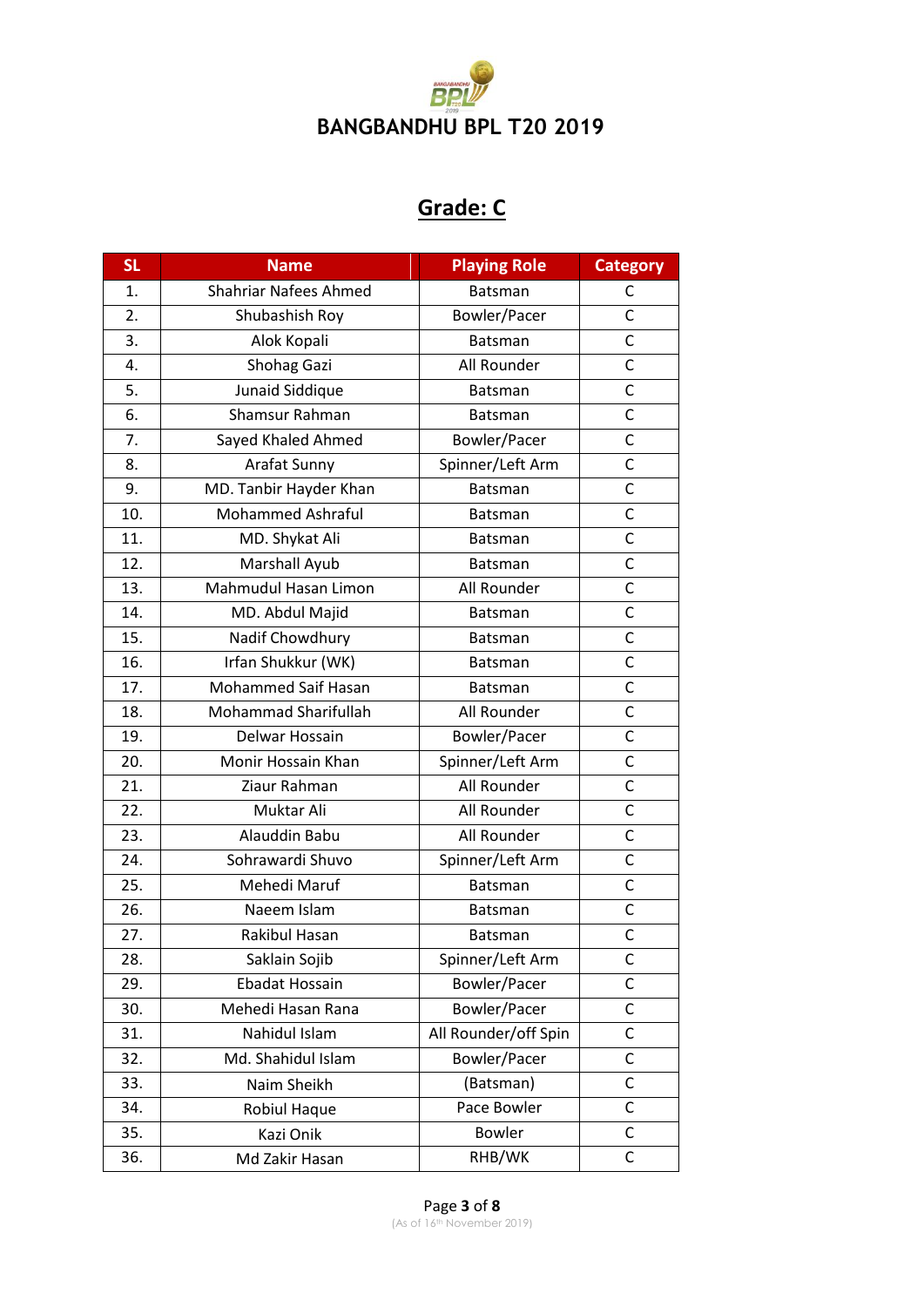

| 37. | Jaker Ali Anik                         | RHB/WK           |  |
|-----|----------------------------------------|------------------|--|
| 38. | Nasir Hossain                          | All Rounder      |  |
| 39. | Khandaker Musharraf Hossain<br>(Rubel) | Spinner/Left Arm |  |
| 40. | Abdur Razzak                           | Spinner/Left Arm |  |
| 41. | Sadman Islam                           | <b>Batsman</b>   |  |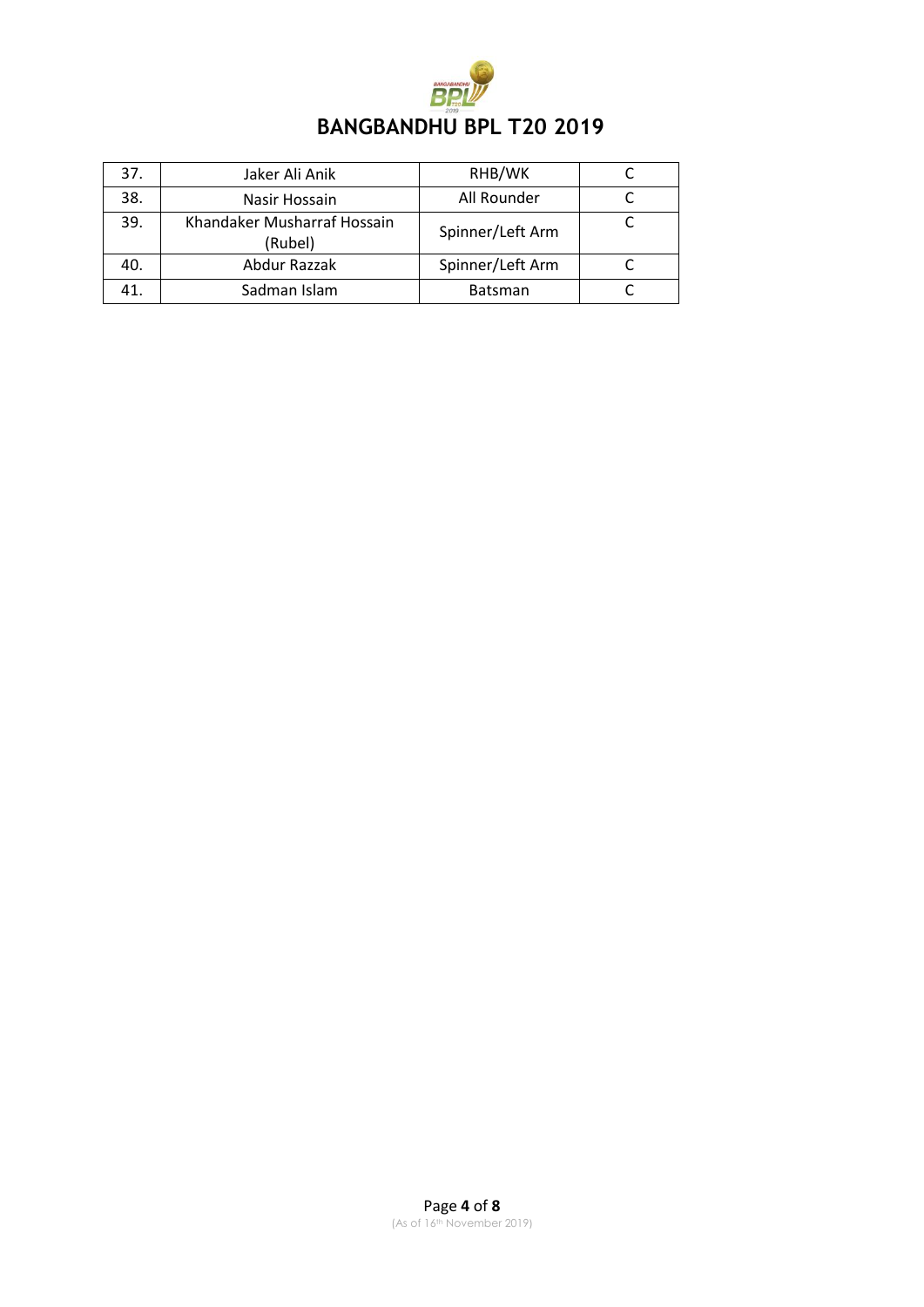

# **Grade: D**

| <b>SL</b> | <b>Name</b>                 | <b>Playing Role</b>  | <b>Category</b> |
|-----------|-----------------------------|----------------------|-----------------|
| 1.        | Dhiman Ghosh (WK)           | <b>Batsman</b>       | D               |
| 2.        | Nazmul Hossain Milon        | Batsman              | D               |
| 3.        | Imtiaz Hossain Tanna        | <b>Batsman</b>       | D               |
| 4.        | Asif Ahmed Ratul            | <b>Batsman</b>       | D               |
| 5.        | Md Tasamul Hoque Rubel      | Batsman              | D               |
| 6.        | <b>Farhad Hossain</b>       | <b>Batsman</b>       | D               |
| 7.        | <b>Avishek Mitra</b>        | <b>Batsman</b>       | D               |
| 8.        | Amit Majumder               | Batsman              | D               |
| 9.        | Mizanur Rahman              | <b>Batsman</b>       | D               |
| 10.       | Jubair Ahmed                | Batsman              | D               |
| 11.       | Jabid Hossain (WK)          | Batsman              | D               |
| 12.       | Shahdat Hossain Razib       | Bowler/Pacer         | D               |
| 13.       | Jaker Ali Anik (WK)         | Batsman              | D               |
| 14.       | Ashikuzzaman                | All Rounder          | D               |
| 15.       | Nur Hossain Saddam          | Bowler/Pacer         | D               |
| 16.       | <b>Abdul Halim</b>          | Bowler/Pacer         | D               |
| 17.       | Sanjit Saha                 | Bowler/Off Spin      | D               |
| 18.       | Ahmed Sadikur Rahman        | All Rounder/Off Spin | D               |
| 19.       | Rasel Al Mamun              | All Rounder/Off Spin | D               |
| 20.       | Habibur Rahman Jony         | All Rounder/Off      | D               |
| 21.       | Iftekhar Sajjad Rony        | Bowler/Off Spin      | D               |
| 22.       | Mohammad Hasanuzzaman       | <b>Batsman</b>       | D               |
| 23.       | Abu Sayem                   | <b>Batsman</b>       | D               |
| 24.       | Salman Hossain              | All Rounder          | D               |
| 25.       | <b>Taibur Rahman Parvez</b> | All Rounder          | D               |
| 26.       | Md Jasim Uddin              | <b>Batsman</b>       | D               |
| 27.       | Mohammad Asif               | Bowler/Pacer         | D               |
| 28.       | Imran Ali                   | Bowler/Pacer         | D               |
| 29.       | Hossain Ali                 | Bowler/Pacer         | D               |
| 30.       | Jubair Hossain Likhon       | Leg Spinner          | D               |
| 31.       | Maishukur Rahman Riyal      | Batsman              | D               |
| 32.       | MD. Nayeem Islam (jr.)      | Spinner/Left Arm     | D               |
| 33.       | <b>Bishwanath Halder</b>    | Spinner/Left Arm     | D               |
| 34.       | Rahatul Ferdous Javed       | Spinner/Left Arm     | D               |
| 35.       | Pinak Ghosh                 | Batsman              | D               |
| 36.       | Md Azim                     | Pace Bowler          | D               |
| 37.       | Asif Hasan                  | Spinner/Left Arm     | D               |
| 38.       | Mahidul Ankon               | Batsman/WK           | D               |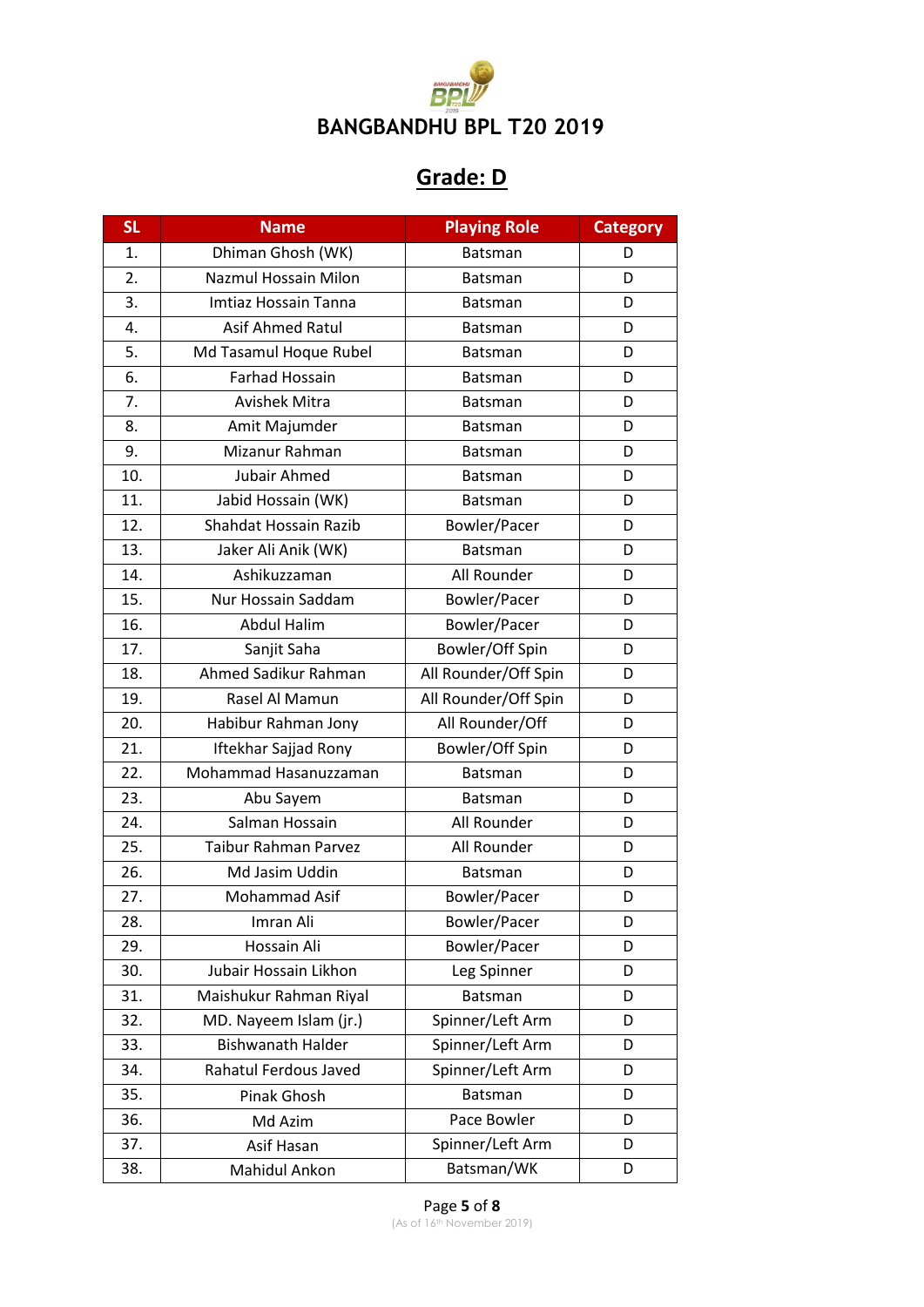| <b>BANGBANDHU BPL T20 2019</b> |  |
|--------------------------------|--|

| 39. | Fardin Hossain Ani          | Batsman             | D |
|-----|-----------------------------|---------------------|---|
| 40. | Robiul Islam Robi           | Off Spin/ Bats Man  | D |
| 41. | <b>Rubel Mia</b>            | Batsman//RHB        | D |
| 42. | Mohor Sheikh Antor          | <b>Bowler</b>       | D |
| 43. | Sazzad Hossain Sabbir       | <b>Batsman</b>      | D |
| 44. | <b>Tanvir Islam</b>         | Left Arm Spinner    | D |
| 45. | Jony Talukder               | Batsman/LHB         | D |
| 46. | <b>Mohammed Sakil Ahmed</b> | Fast Bowler/Left    | D |
| 47. | <b>Tauhid Tarek Khan</b>    | All Rounder         | D |
| 48. | <b>Rakin Ahmed</b>          | Batsman/RHB         | D |
| 49. | Sabbir Hossain              | <b>RHB</b>          | D |
| 50. | Minhajul Abedin Afridi      | <b>RALS</b>         | D |
| 51. | Manik Khan                  | <b>RAMP</b>         | D |
| 52. | Md Mukidul Islam Mughdho    | <b>RAMP</b>         | D |
| 53. | Ifran Hossain               | <b>RAMP</b>         | D |
| 54. | Aminul Islam Biplob         | <b>RAMP</b>         | D |
| 55. | Sumon Khan                  | <b>RAMP</b>         | D |
| 56. | MD. Elias                   | Spinner/Left Arm    | D |
| 57. | Nihad-Uz-Zaman              | Spinner/Left Arm    | D |
| 58. | Enamul Haque (Jr.)          | Spinner/Left Arm    | D |
| 59. | Allis Al Islam              | Right-arm off break | D |
|     |                             |                     |   |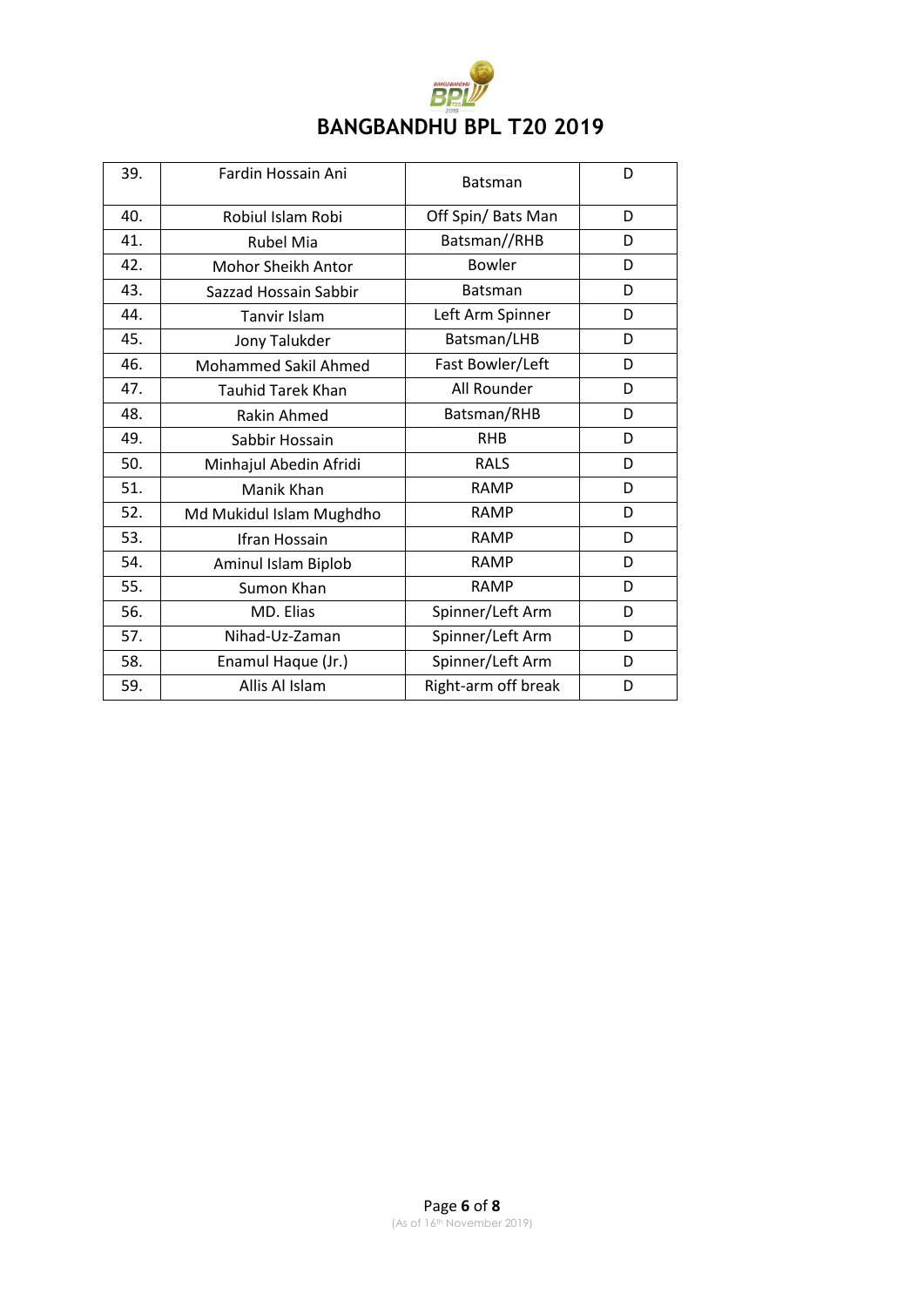

## **Grade: E**

| <b>SL</b> | <b>Name</b>                  | <b>Playing Role</b> | <b>Category</b> |
|-----------|------------------------------|---------------------|-----------------|
| 1.        | Joy Raj Sheikh               | <b>Batsman</b>      | Ε               |
| 2.        | Shafiul Hayat Ridoy          | <b>Batsman</b>      | E.              |
| 3.        | Mehrab Hossain Joshi         | All Rounder         | E               |
| 4.        | <b>Towhidul Islam Russel</b> | Bowler/Pacer        | E               |
| 5.        | <b>Islamul Ahsan Abir</b>    | Bowler/Off Spin     | E               |
| 6.        | Nasum Ahmed                  | Spinner/Left Arm    | E               |
| 7.        | Mohammad Murad Khan          | Spinner/Left Arm    | E               |
| 8.        | Amitabh Nayan                | Spinner/Left Arm    | E               |
| 9.        | Ali Ahmed Manik              | Bowler/Pacer        | E               |
| 10.       | Raihan Uddin                 | All Rounder         | E               |
| 11.       | Shabaz Chowhan               | Bowler/Pacer        | E               |
| 12.       | Tusar Imran                  | <b>Batsman</b>      | E               |
| 13.       | Azmeer Ahmed                 | <b>Batsman</b>      | E               |
| 14.       | Mamun Hossain                | Bowler/Pacer        | E               |
| 15.       | Sujon Howlader               | Bowler/Pacer        | E               |
| 16.       | Shahnoor Rahman              | All Rounder         | E               |
| 17.       | Mahmudul Haque Sentu         | Wk/BAT              | E               |
| 18.       | Nobin Islam                  | All Rounder         | E               |
| 19.       | Golam Kabir Sohel            | Bowler/Pacer        | E               |
| 20.       | Kazi Kamrul Islam            | Left Arm Spinner    | E               |
| 21.       | Shakil Hossain               | WK/Batsman          | E               |
| 22.       | Nahid Hasan                  | Fast Bowler         | E               |
| 23.       | Shakhawat Hossain            | Left arm spin       | E               |
| 24.       | <b>Tipu Sultan</b>           | Left Arm Spin       | E               |
| 25.       | Md. Nuruzzaman               | <b>RHMOB</b>        | E               |
| 26.       | Hasan Mahmud                 | Bowler/RAMP         | E               |
| 27.       | Md.Rakib                     | Batsman/RHB         | E               |
| 28.       | Sajjadul Haque Ripon         | Batsman/RHB         | E               |
| 29.       | Shenaz Ahmed                 | All Rounder         | E               |
| 30.       | Anamul Haque jr.             | Batsman/RHB         | E               |
| 31.       | Md.Rony Hossain              | Bowler/LAMP         | E               |
| 32.       | <b>Munim Sharier</b>         | <b>RHOB</b>         | E               |
| 33.       | Mahabubul Alam Anik          | WK/RHMOB            | E               |
| 34.       | Rafsan Al Mahmud             | LAB                 | E               |
| 35.       | Masum Khan Tutul             | <b>RHPB</b>         | E               |
| 36.       | Imranuzzaman                 | WK/BHB              | E               |
| 37.       | Alamin Raju                  | Leg Spinner         | E               |
| 38.       | Mainul Sohel                 | Left Arm Spinner    | E               |